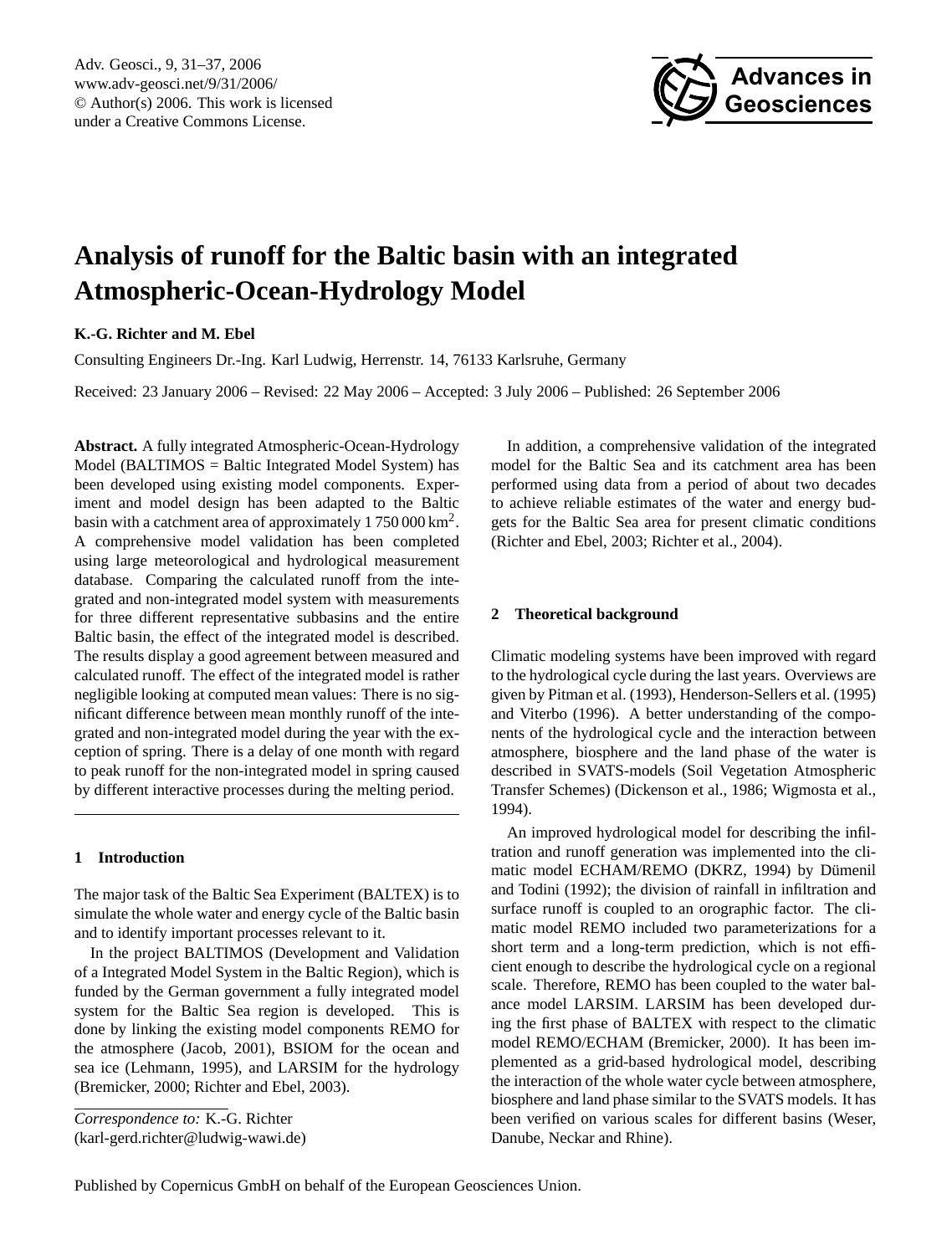

**Fig. 1.** Block diagram of the integrated atmospheric-hydrologicalocean model BALTIMOS.

LARSIM is a mesoscale model constructed to simulate the water balance of large river basins continuously. Not only does it incorporate the calculation of runoff generation across the land surface and translation and retention within river channels, but also the processes of interception, evapotranspiration and water storage in the soil and aquifer as well as artificial influences (e.g. storage basins, diversions) (Fig. 1).

The flow direction of each grid element is given by one of eight possible flow directions, recognising the slope and the river system. Catchment storage is calculated for direct runoff and baseflow runoff within each grid element using parallel linear reservoir approaches.

The calculation of translation and retention in channels implemented in LARSIM is depending on channel geometry and roughness conditions to avoid the introduction of further calibration parameters in the water balance model. To confine the amount of calculation efforts it is assumed that consistent geometrical proportions apply for the viewed channel section, which can be described by a twin-trapezium cross-section. Furthermore, in determing the stage-discharge relationship, the discharge is presumed to be stationary and homogeneous.

The implemented channel routing uses a variable storage coefficient method developed by Williams (1969). Since no information on actual channel geometries were available, channel width and depth were calculated according



**Fig. 2.** Baltic basin area and river routing scheme of BALTIMOS.

to the downstream hydraulic geometry theory developed by Leopold and Maddock (1953). This theory describes the interrelationships between dependent variables such as width, depth and area as functions of independent variables such as discharge. The exponents and coefficients in these relationships determined by Allen et al. (1994) were used to calculate channel geometries for the described model.

## **3 Model design and experiment**

The model area of the atmospheric model covers a region between 0 and 30 degrees East and between 45 and 75 degrees North with a horizontal grid mesh size of 1/6 degree. The hydrological model area with a catchment area of approximately  $1750000 \text{ km}^2$  and the river routing scheme using an identical grid size is shown in Fig. 2.

The data, which are used to derive the channel network, are available on a global scale. To calculate the channel length the Digital Chart of the World (DCW, 1992) has been used. To evaluate the channel slope, the USGS height data base (USGS, 1993, 1-km resolution) has been utilized.

The experiment was carried out in 5 consecutive steps:

- 1. Calibration and validation of LARSIM as an existing high-resolution hydrological model, covering the whole BALTEX land area and river network.
- 2. Estimation of the river runoff from the entire Baltic Sea basin using measured climatic data as an essential additional information for oceanographic models.
- 3. Parameterization of REMO with the hydrological model LARSIM for the improved modeling of the terrestrial water regime in a high resolution atmospherehydrological-ocean model.
- 4. Determination of the river runoff from the entire Baltic Sea basin based on calculated climatic data for a 20 year period.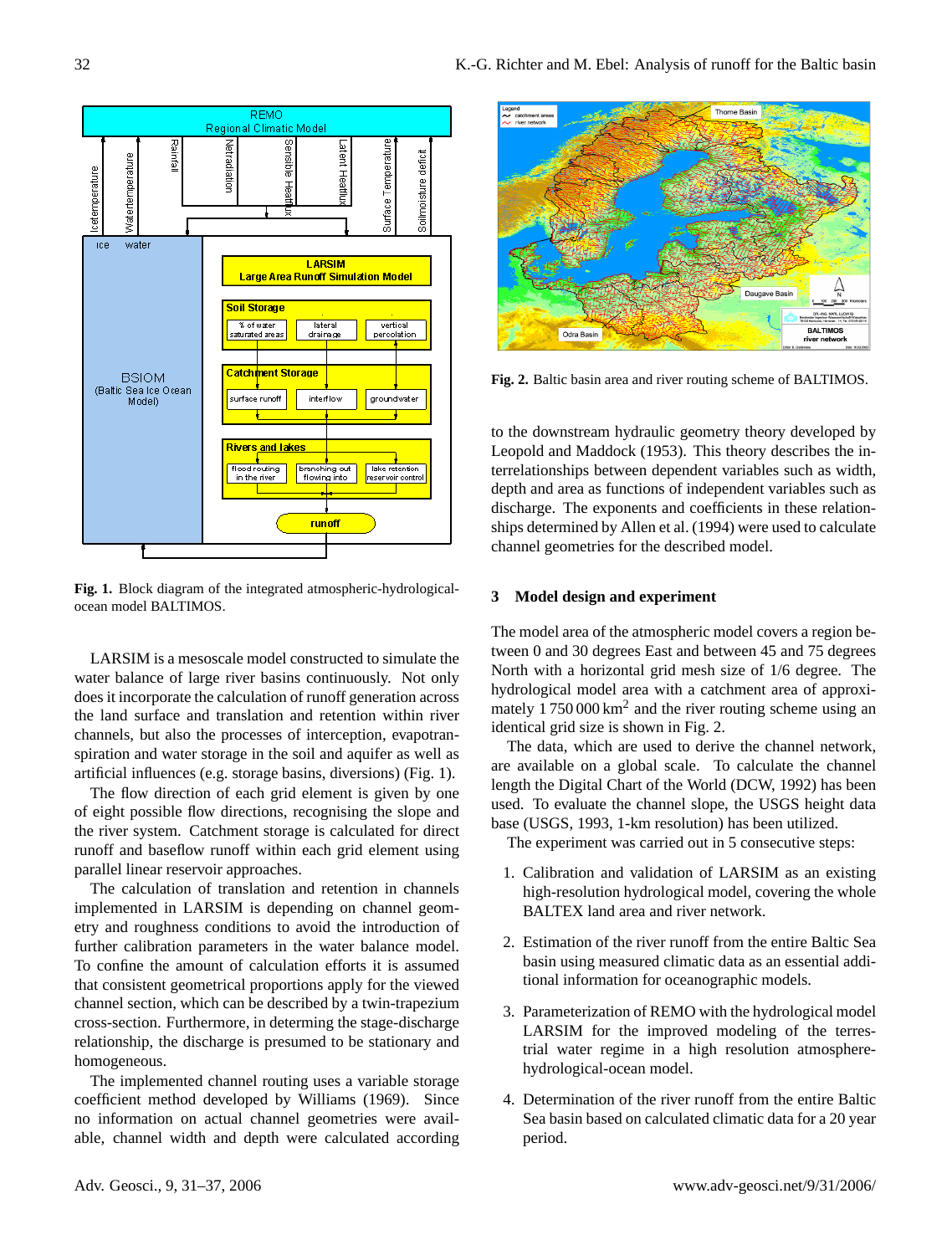

**Fig. 3.** Daily (left side) and monthly (right side) simulated and measured discharge at the gauges Raktfors/Thorne (top), Riga/Daugava (middle) and Hohensaaten/Odra (bottom) (Legend left side: blue line = measured runoff, red line = calculated runoff).

5. Calculation of the river runoff from the entire Baltic Sea basin using calculated climatic data within the integrated atmospheric-hydrology-ocean-model for a threeyear period.

## **4 Results**

In order to calibrate and validate the components of the terrestrial hydrological cycle, three different test catchments were chosen, which represent the different meteorological and hydrological characteristics of the BALTEX basin: the Thorne basin (78 000  $\text{km}^2$ ), representing the hydrology of the cold climate, the Odra basin  $(109 000 \text{ km}^2)$ , representing the hydrology of the continental climate, and the Daugava basin

 $(84000 \text{ km}^2)$ , representing the hydrology of a mixed climate (Fig. 2).

# 4.1 Validation of the hydrological model with measured meteorological data

For the three representative basins and the total Baltic basin meteorological data such as temperature, relative humidity, sunshine duration, wind measurements (about 2000 stations) and rainfall (about 4500 stations) and runoff measurements were available for a period from 1996 to 2000. These data were used for the calibration and validation of the hydrological model LARSIM. During the calibration process, the model parameters were adjusted aiming at an optimum fit of simulated versus measured discharge. The time step for all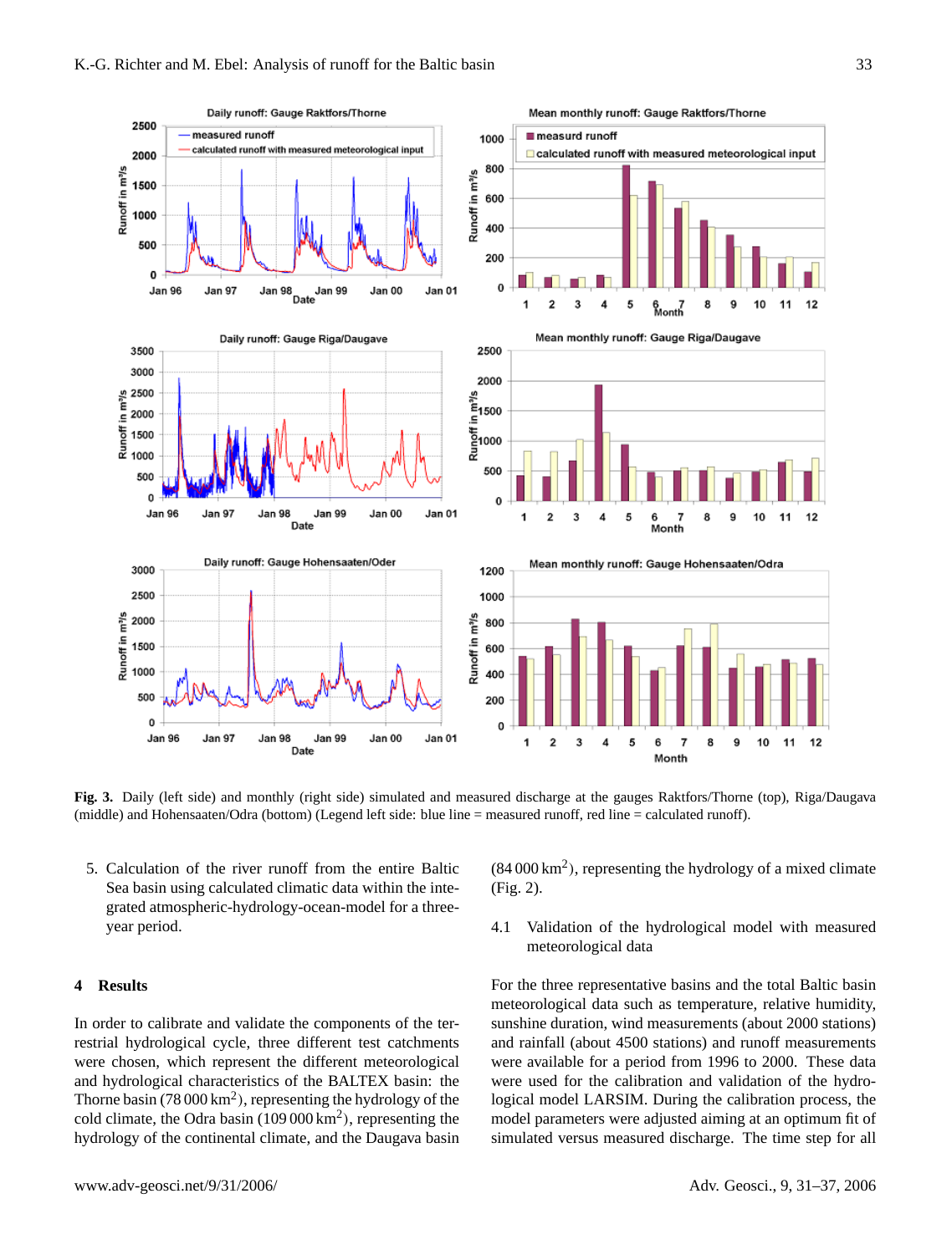

**Fig. 4.** Total mean monthly runoff to the Baltic Sea.

calculations is one day. Results of the calibration are shown in Fig. 3. The validation was performed comparing daily and monthly discharge.

The daily values of discharge at the gauge Raktfors/Thorne show an underestimation of calculated peaks in spring. During the other time of the year, the simulated runoff corresponds well with the measured runoff. Additionally, the calculated values of mean monthly runoff sort well with the respective measured values. Minimal values for discharge are computed during winter and early spring.

For the gauge Riga/Daugava daily values of discharge were available until the end of 1997. The measured runoff is influenced by river regulations. There is a good general agreement between simulated and measured runoff. During the winter however, the runoff is overestimated by the simulation.

At the gauge Hohensaaten/Odra, the quality of the simulated runoff is the highest among the three basins. Furthermore, it is notable that the major flood event during the summer of 1997 is simulated quite well. There is also a good agreement between simulated and measured runoff with respect to mean monthly values.

Based on the parameter evaluation of these three representative basins, the model parameters were used for the comparable regions of the entire Baltic basin.

In Fig. 4 the mean monthly simulated runoff for the total Baltic area for a time period from 1996 to 2000 is compared to the estimated runoff. The mean monthly estimated runoff has been prepared by the Swedish Meteorological and Hydrological Institute (SMHI) using a combination of runoff measurement and model-output from hydrological models for regions where measured data has not been available. There is a good agreement between the estimated measured and calculated runoff.

Hence, the hydrological model LARSIM is able to describe the hydrological processes of the different regions of the Baltic basin and their different hydrological characteristics well.



Fig. 5. Yearly total accumulated runoff (estimated and simulated).



**Fig. 6.** Mean monthly rainfall (measured and simulated).

## 4.2 Validation of the hydrological model with REMO Input

The runoff components of the non-integrated model were compared to measurements by using the meteorological output from the atmospheric model (i.e. temperature, wind, pressure, relative humidity and rainfall) as input in the hydrological model LARSIM. This comparison had the goal to analyse the different cumulative effects of measured versus calculated meteorological input data on the resulting runoff. The calculated runoff is compared to estimated runoff for two decades (1980–2000) (Fig. 5). There is an overestimation of the calculated total runoff in comparison with the estimated total runoff over the whole period of about 10 to 15 percent.

In Fig. 6, the total mean monthly rainfall (measured and simulated by REMO) for two different periods (1980–2000 and 1996–2000) is displayed. Measured values have been corrected using the Sevruk method (Sevruk, 1991). There is a typical variation of rainfall during the year with a maximum in June and a good agreement between the mean monthly measured and calculated rainfall between 1996 and 2000 with the exception of March, April and May. The total mean monthly runoff to the Baltic Sea is shown in Fig. 7. There is a good correspondence of the total mean monthly calculated runoff to the mean monthly measured runoff, except in May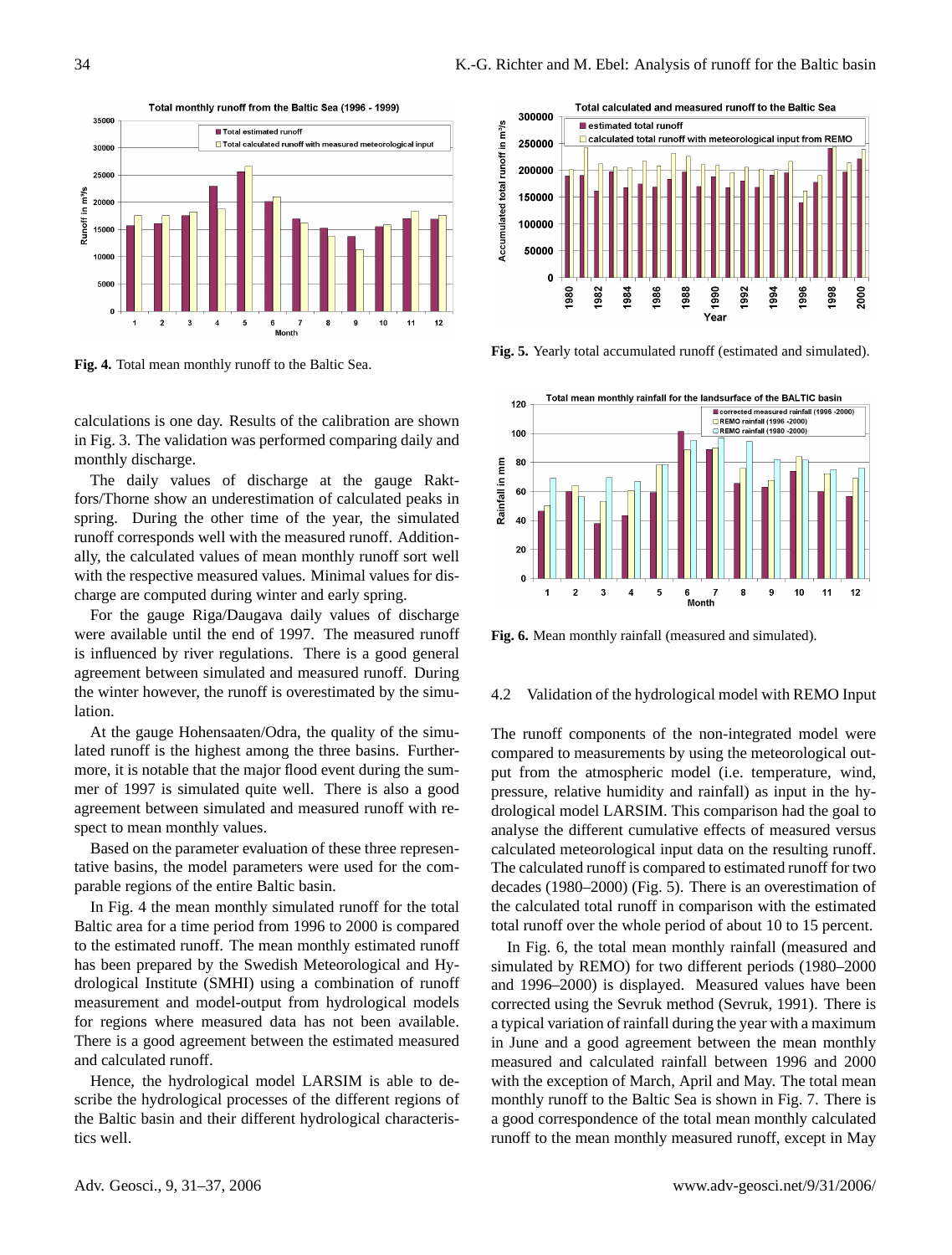

**Fig. 7.** Long-term mean monthly (measured and simulated) runoff (period 1980 – 2000).

and June. In these two months a significant overestimation of the calculated runoff can be observed, possibly caused by an overestimation of snow depths during the winter months resulting in too much snowmelt in May and June.

## 4.3 Validation of the integrated and non-integrated model

Runoff has been calculated with the integrated (IM) and nonintegrated (NIM) model system and subsequently compared to measurements. Using the integrated model should lead to a better understanding of hydrological processes within atmospheric models and improve overall results.

When the calculations were performed with the nonintegrated model, the two runoff components of REMO were routed using the LARSIM routing scheme offline. When using the integrated model, the three model components (atmosphere, hydrology and the ocean model) were joined in one single program to be run together.

In Fig. 8 the mean monthly runoff for the representative basins Thorne, Daugava and Odra for the period from 1999 to 2001 (for the Daugava only up to 2000) calculated with both model systems is compared.

At the gauge Raktfors/Thorne, an overestimation of runoff during January to March and in May using the non-integrated model can be largely reduced with the integrated model. Between June and November there is a good agreement between the mean monthly measured and calculated runoff values with both IM and NIM model runs. The yearly variation of the mean measured and calculated monthly values is low in both simulations. The mean monthly simulated runoff values are about 10% higher than the measured values.

At the gauge Riga/Daugava runoff values from both simulations are overestimated significantly throughout the months of January to March. During the rest of the year, the runoff measurements and calculated runoff values with both systems are very similar. During the winter and spring periods, there are small differences between the IM and NIM mean monthly runoff simulation values. In summer, mean monthly runoff simulation values with the IM are higher than

Mean Monthly Runoff (1999-2001): Gauge Raktfors/Thorne







**Fig. 8.** Mean monthly (measured and simulated) runoff for the integrated and non-integrated model for the three representative basins.

those of the NIM, caused by more interaction of atmosphere and ground during weather situations which are dominated by ground-heating (convective weather situations).

At Hohensaaten/Odra, the calculated runoff values of both model runs are close to the measured ones for the entire year, with an underestimation for both simulation methods in January and from April through December. In February and March, a slight overestimation of the mean monthly simulated runoff can be detected.

The results for the total measured and calculated mean monthly runoff are shown in Fig. 9. Runoff is overestimated during winter, with a maximum in March (IM) and April (NIM), and underestimated during summer. The effect of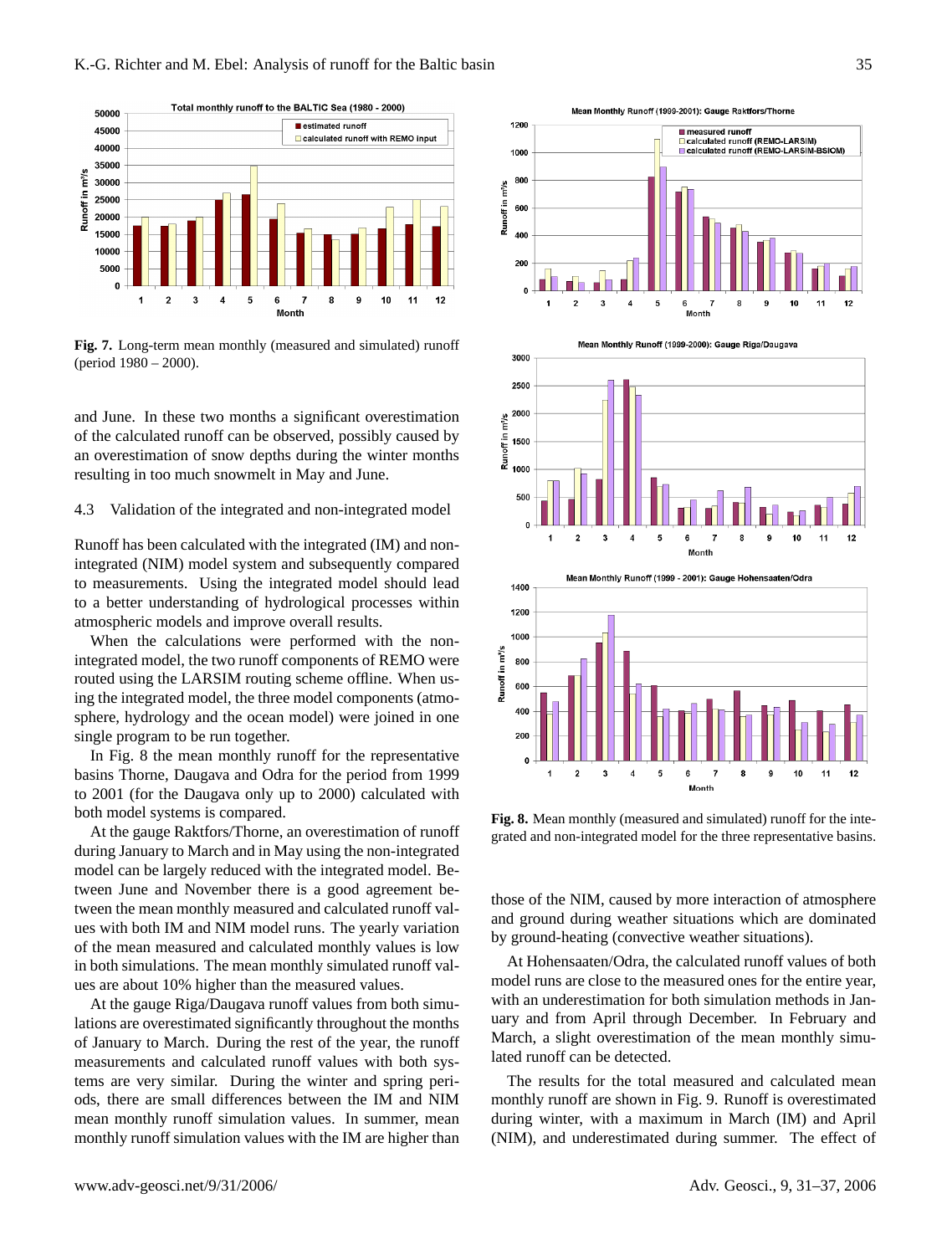

**Fig. 9.** Mean monthly (measured and simulated) total runoff for the integrated and non-integrated model.

using the integrated model versus the non-integrated model to simulate runoff is rather small throughout most months of the year, with an exception in spring. There is a delay of one month in the runoff peak for the non-integrated model in spring, which is caused by different interactive processes during the melting period.

### **5 Conclusions and outlook**

The integrated BALTIMOS system has been validated in detail. The model validation shows that the hydrological model LARSIM is able to describe the hydrological processes of the different regions of the Baltic basin and their different hydrological characteristics well.

By using the meteorological output of REMO as input for the hydrological model LARSIM the calculated runoff can be used as an integrating indicator for the influence of REMO meteorological data to runoff, without comparing simulated meteorological parameters to measured meteorological parameters in detail. The results show an overestimation of runoff from 10 to 15% on a long term period (1980–2000), caused by an overestimation of precipitation within REMO.

Comparison of the results of the integrated BALTIMOS model system and the non-integrated model for a three-year period show only a small difference between mean monthly runoff values with the exception of spring. There is a delay of one month in the runoff peak for the non-integrated model in spring caused by different interactive processes during the melting period.

Looking ahead, it is expected that rainfall simulation will be improved within atmospheric models. This is a prerequisite for enhanced results in runoff simulation within integrated models.

*Acknowledgements.* The authors thank the Swedish Meteorological and Hydrological Service SMHI) for preparing the runoff data (BALTEX RUNOFF DATA CENTER) and the German Weather Service DWD (BALTEX DATA CENTER) for providing the meteorological data.

Edited by: R. Barthel, J. Götzinger, G. Hartmann, J. Jagelke, V. Rojanschi, and J. Wolf

Reviewed by: anonymous referees

## **References**

- Allen, P. M., Arnold, J. G., and Byars, B. W.: Downstream channel geometry for use in planning level models, Water Resour. Bull., 30, 4, 663–671, 1994.
- Bremicker, M.: Das Wasserhaushaltsmodell LARSIM-Modellgrundlagen und Anwendungsbeispiele, Freiburger Schriften zur Hydrologie, Band 11, 2000.
- Dickenson, R. E., Henderson-Sellers, A., Kennedy, P. J., and Wilson, M. F.: Biosphere-atmosphere transfer scheme (BATS) for the NCAR Community Climate Model. Tech. Note NCAR/TN-275+STR, Nat. Cent. for Atmos. Res., Boulder, Colorado, 1986.
- DCW: Digital Chart of the World , Edition 1, Defense Mapping Agency, Fairfax, USA, 1992.
- DKRZ: The ECHAM 3 Atmospheric General Circulation Model, Deutsches Klimarechenzentrum, Technical Report No. 6, Revision 3, July 1994, Hamburg, 1994.
- Dümenil, L., Todini, E.: A rainfall-runoff scheme for use in the Hamburg climate model, in: Advances In Theoretical Hydrology, A tribute to James Dooge, European Geophysical Society Series on Hydrological Sciences, 1, Elsevier, 129–157, 1992.
- Henderson-Sellers, A., Pitman, A., and Love, P. K.: The Project for Intercomparison of Land-Surface Parameterisation Schemes (PILPS: Pase 2 and 3), Bull. Am. Meteor. Soc., 94, 489–503, 1995.
- Jacob, D.: A note to simulation of the Annual and Interannual Variability of the Water Budget over the Baltic Sea Drainage Basin, Meteorol. Atmos. Phys., 77, 1–4, 61–74, 2001.
- Lehmann, A.: A three-dimensional baroclinic eddy-resolving model of the Baltic Sea, Tellus, 47A, 1013–1031, 1995.
- Leopold, L. B. and Maddock Jr., T.: The hydraulic geometry of stream channels and some physiographic implications, Geological Survey Professional Paper 252, United States Goverment Printing Office, Washington, 1953.
- Pitman, A. J., Henderson-Sellers, A., Abramopoulos, F., Avissar, R., Bonan, G., Boone, A., Dickinson, R. E., Ek, M., Entekhabi, D., Famiglietti, J., Garratt, J. R., Frech, M., Hahmann, A., Koster, R., Kowalczyk, E., Laval, K., Lean, J., Lee, T. J., Lettenmaier, D., Liang, X., Mahfouf, J.-F., Mahrt, L., Milly, P. C. D., Mitchell, K., de Noblet, N., Noilhan, J., Pan, H., Pielke, R., Robock, A., Rosenzweig, C., Schlosser, C. A., Scott, R., Suarez, M., Thompson, S., Verseghy, D., Wetzel, P., Wood, E., Xue, Y., Yang, Z.-L., and Zhang, L.: Project for Intercomparison of Land-Surface Parameterization Schemes (PILPS), Results from off-line control simulations, GEWEX Report, IGPO Publication Series No. 7, 1993.
- Richter, K.-G. and Ebel, M.: Analysis of the Water Cycle of the Baltic Area under present and future Conditions, German Cli-